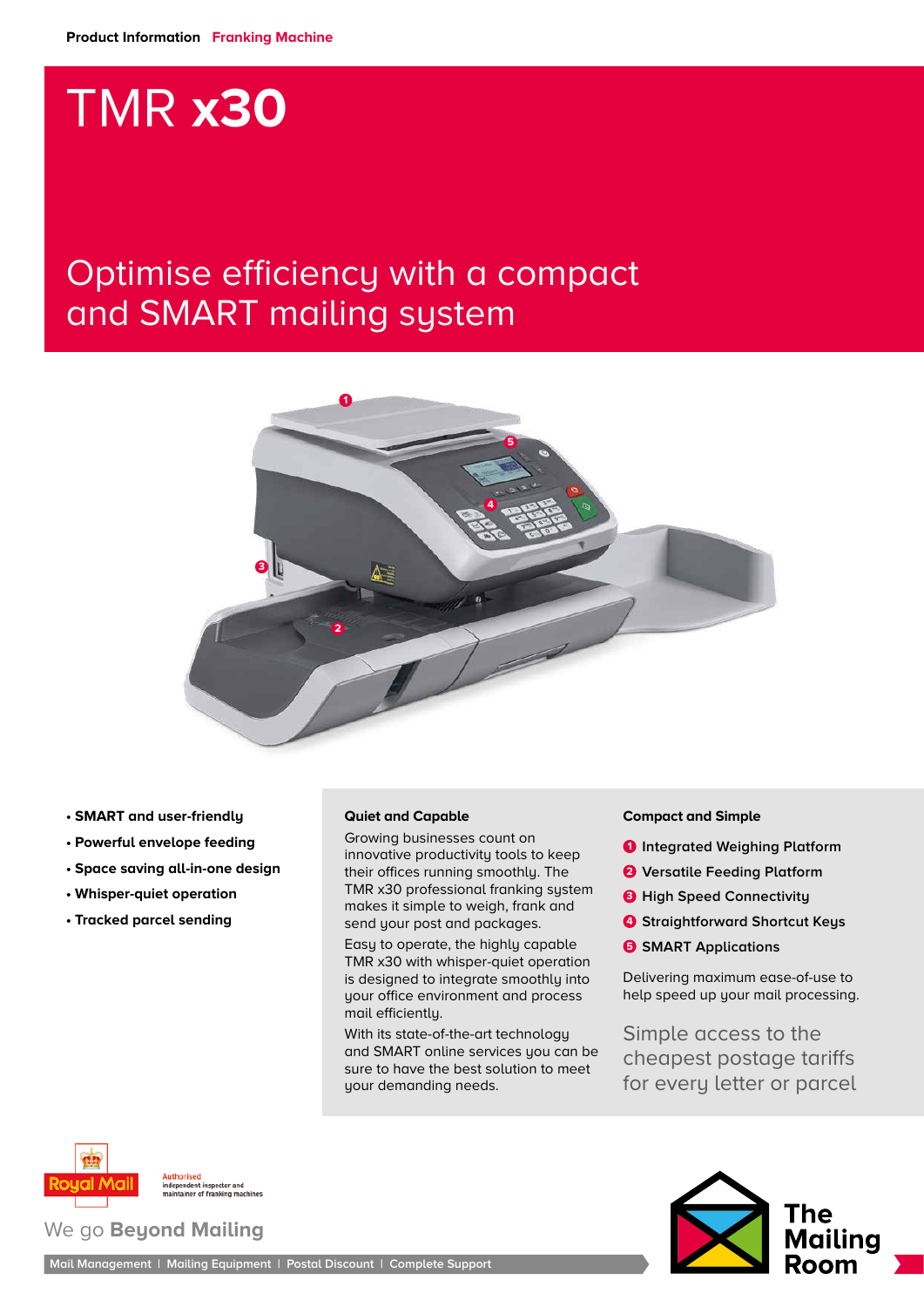## TMR **x30**

| Speed                                 | 45 lpm                                                   |
|---------------------------------------|----------------------------------------------------------|
| <b>Franking meter</b>                 | <b>Mailmark</b>                                          |
| Envelope - minimum                    | 89 x 127 mm                                              |
| Envelope - maximum                    | 229 x 324 mm                                             |
| Maximum envelope thickness            | Up to 10mm                                               |
| <b>Envelope orientation</b>           | Landscape or Portrait                                    |
| Job imprint memories                  | 9                                                        |
| <b>Weighing platform (integrated)</b> | 3kg, 225 x 209 mm                                        |
| Slogans                               | 10 <sup>10</sup>                                         |
| <b>Personalised text messages</b>     | Yes                                                      |
| PIN code protection                   | 4 digit                                                  |
| Incoming mail date stamp              | Yes                                                      |
| <b>Accounts/Departments</b>           | 50 (Upgrades available)                                  |
| Automatic rate download               | Yes                                                      |
| Low-ink email alerts                  | Yes                                                      |
| <b>Remote diagnostics</b>             | <b>Yes</b>                                               |
| <b>Machine dimensions</b>             | 724 x 432 x 267 mm                                       |
| Differential weighing                 | Optional                                                 |
| <b>External weighing platform</b>     | Optional 5 / 10 / 35 kg                                  |
| Catch tray                            | Yes                                                      |
| Rate shortcut keys                    | 5                                                        |
| <b>On-screen DIM rating</b>           | Yes                                                      |
| Job imprint memories                  | 9                                                        |
| Default rate settings                 | Yes                                                      |
| <b>Barcode scanner</b>                | Optional                                                 |
| <b>External label printer</b>         | Optional                                                 |
| Connectivity                          | LAN (WiFi adapter available)                             |
| <b>SMART</b> reporting                | Yes - Standard 12 postal/desktop users (Max 2 as postal) |
| <b>SMART requirements</b>             | PC required - not supported on Mac                       |

• Operating system: Microsoft Windows 10 Professional and Enterprise – 32/64 bit (desktop)

• Browsers: Microsoft Internet Explorer (IE11), Microsoft Edge, Mozilla Firefox, or Google Chrome • Device Manager • Quadient Postage Funding

**SMART peripherals** Available to order

• Windows recognised inkjet, laserjet or thermal label printer with min 203 dpi (Royal Mail requirement) • Windows recognised USB external scale at 5 kg, 15 kg or 30 kg

**Powered by** Quadient

Please Note all specifications are variable and for guide only. Confirm specific machine details with your sales contact. Guided by the manufacturer's Sustainable Design and Responsible Manufacturing Policy, products may contain reused components.



**Please remember the environment when you go to print. TMR print using vegetable based inks on FSC Certified paper.**

**If you would like to find out more about our range of products and how The Mailing Room could benefit your organisation, please get in touch.**



#### **Powerful Performance**

The TMR x30 offers small offices the most pragmatic choice for delivering effortless mailing and shipping operations. Don't let this compact design fool you — the x30 is extremely powerful



**Accurate & Flexible Weighing** Standard 3kg integrated scale, though if you need to process parcels up to 35kg, an optional external weighing platform is available.



#### **Versatile Feeding Platform**

All sizes of envelopes can be handled and sealed with this enhanced platform with moistener, along with adhesive labels for parcels or bulky mail.

Coupled with SMART this complete suite offers a one-stop approach to processing, tracking, reporting and reconciling postage expenses for mail and parcels.

#### **SMART Post & Parcel Technology**

#### **Shipping**

Check rates and ship packages from your desktop.

**Mailing** 

Quickly select and Frank discounted postage rates.

**Accounting** Ensure postage spend and split billings stay aligned.

#### **Reporting**

Produce reports by mail class, department and more.

#### **Tracking**

Stay informed via parcel alerts and confirmed delivery.



**Customer Service** 0800 977 8097 **Technical Service** 0800 977 8084 **Ink+Consumables** 0800 977 8098